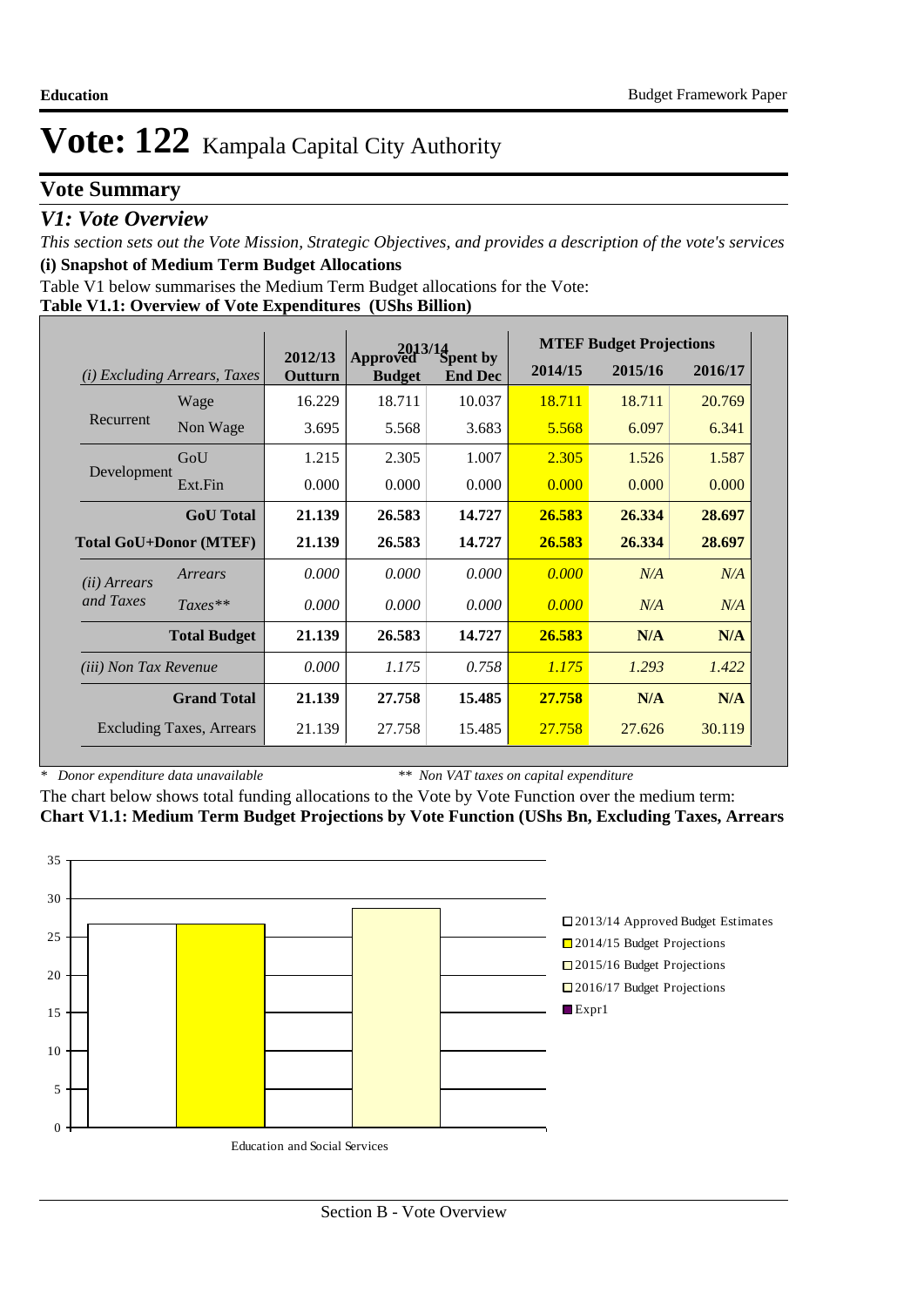## **Vote Summary**

## **(ii) Vote Mission Statement**

The Vote's Mission Statement is:

*Vision: To be a,Vibrant,Attractive and sustainable city. Mission: To Deliver qualit services to the city.* 

 *KCCA* 

*Mandate:* 

 *To Administer the Mobilization of Local Revenue and provide Public Services in the City. To promote and control Physical Development in the City To promote Socio-economic Development in the* 

*Mandate:* 

*City Directorate* 

 *To provide, support, guide, coordinate, regulate and promote quality Education, sports and Recreation to the community in Kampala City that is geared towards individual and national development.*

## **(iii) Vote Outputs which Contribute to Priority Sector Outcomes**

The table below sets out the vote functions and outputs delivered by the vote which the sector considers as contributing most to priority sector outcomes.

**Table V1.2: Sector Outcomes, Vote Functions and Key Outputs** 

## *V2: Past Vote Performance and Medium Term Plans*

*This section describes past and future vote performance, in terms of key vote outputs and plans to address sector policy implementation issues.* 

### **(i) Past and Future Planned Vote Outputs**

*2012/13 Performance*

• Completed construction of Staff Quarters at Wandegeya Primary School in Central Division at a cost of UGX 133 million.

• Completed repairs to existing toilets at Kamwokya Primary School at a cost of UGX 12 million

• Completed construction of an 8-stance waterborne toilet at Katwe PS at a cost of UGX 46.5 million Completed 1st phase of the construction of library facilities at Kitebi, Luzira, Kololo SS and Kololo High and a dormitory at Kibuli Secondary girl's

• Re-roofed Nakasero P/School with iron sheets at a cost of 166 million

• Renovated Staff Quarters at Kyambogo Primary School at a cost of 160 million

• Constructed an 11 stance Water borne Toilet Facility at Kamwokya P.S at a cost of 133 million

• Commenced construction of a classroom Block at Nateete Muslim primary school at a cost of 114 million. So far 50% of works has been completed.

• Renovation of Nabagereka P.S (SFG2011-2012) at a cost of 49 million is 65% complete.

• UGX 308 million was committed to construction of Staff Quarters at St. Lawrence Kigowa Primary School. Work commenced in March 2013 and 23% of work has been completed.

• UGX 1.11Bn was committed to construction of a Seed Secondary School in Kansanga. Works commenced upon reception of geotechnical report and revised structural plans. Mobilization, site clearance and set-up are ongoing.

In addition to the infrastructure development projects, the following were also achieved in the Education and Social Services sector;

• 35% of pupils presented for PLE (2012) passed in Grade 1

•A total of 1,400 Schools were Inspected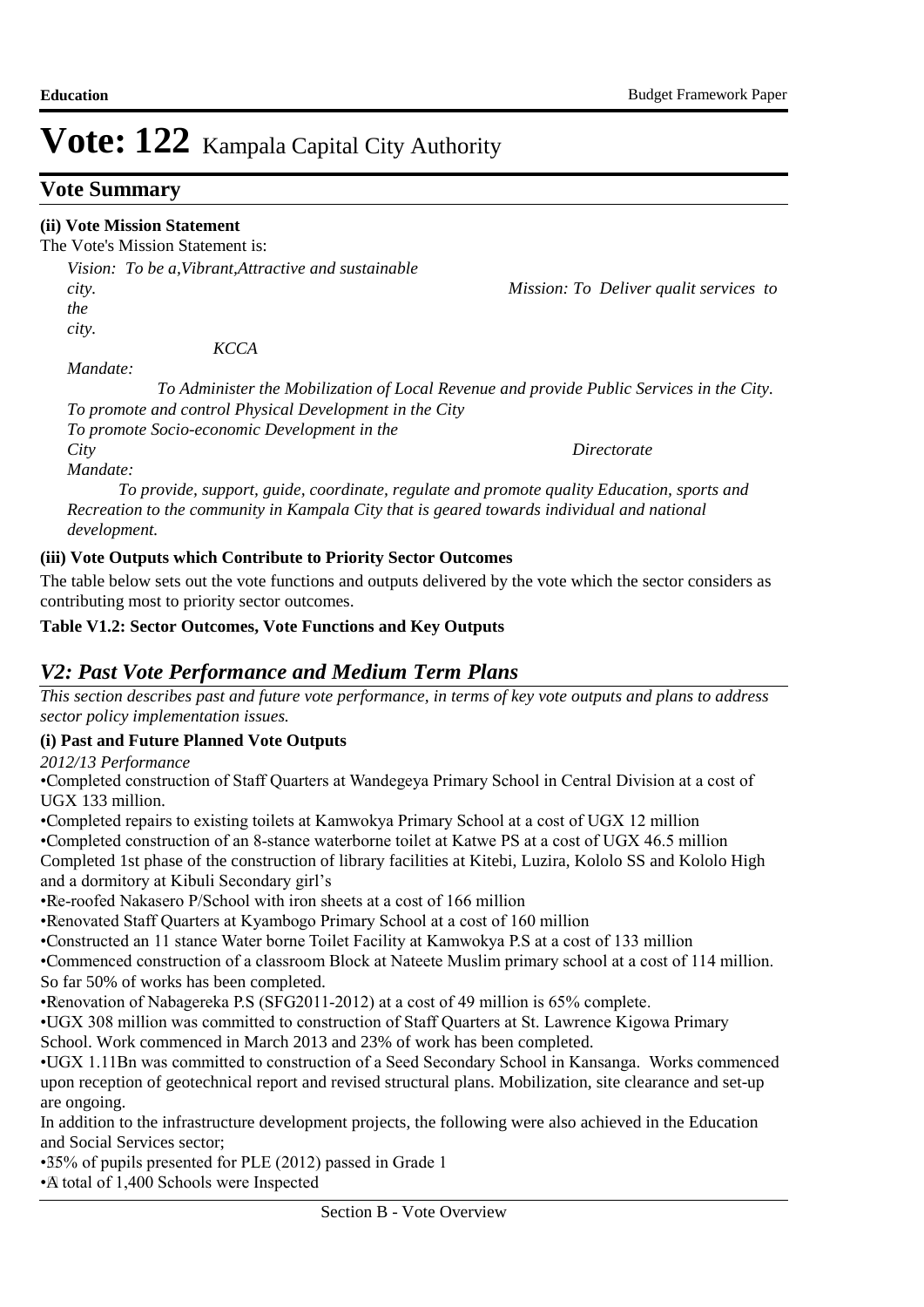## **Vote Summary**

•Conducted the 2013 Annual Education census

UGX 1.58Bn was disbursed as capitation grants to UPE, USE and Tertiary institutions KCCA organized professional development trainings for teachers; , learning environment and general school environment A total of UGX 515 million was spent from NTR on facilitating the KCCA schools sports programs and Sports Clubs. Tourism Development KCCA developed the Draft policy guidelines and Draft Tourism Strategic plan for the city. These policy documents will guide investment and promotion of tourism in the City. Kampala emerged the best in Primary Leaving examinations. 17 staff were recruited 1350 Schools were inspected and non complaint ones closed. Basic requirements and minimum standards for licensing schools were developed Co curricular activities •KCCA participated and completed in the National Primary school Ball games Championship in Masaka Sponsored (4) four visual impaired people for the National Blind Athletics District Championship in Arua in September 2012 KCCA participated and completed in the corporate League tournament for the first time(July 2012) Lifted the corporate Athletics trophy and Gold medals KCCA staff members participated in the MTN marathon (November 2012) Basketball Club - KCCA's Ladies Basketball team "Leopards" lifted this year's basketball National League Trophy(December) Volleyball Club – KCCA Ladies Volleyball team completed in the KAVC Memorial International Volleyball Tournament and emerged winners(July 2012 Sponsored two (02) boys to South Africa for special Olympics Africa Regional Football Tournament for children with intellectual disabilities (October 2012) Completed in the 8th edition of Uganda Christian University Volleyball Championship and emerged winners (Girls received a special congratulatory letter) July 2012 Completed in the 4th Edition of EALASCA games in Nakulu Kenya; emerged winners Netball Club – Completed in the 4th Edition of EALASCA games in Nakulu Kenya; emerged winners and lifted the ladies trophy (December 2012) Football Club Lifted the Idd Cup(August 2012) Lifted the 50th Jubilee Independence Cup(October2012) Lifted the 4th Edition of EALASCA Football championship Have contributed three players to the National Team(Cranes) *Preliminary 2013/14 Performance*

A draft in place awaiting Management Executive Committee's Approval.

Current staffing status in public schools has been reviewed and Criteria for Head teachers and teachers' transfers in government aided schools have been developed.

A comprehensive education management information Data base has been Developed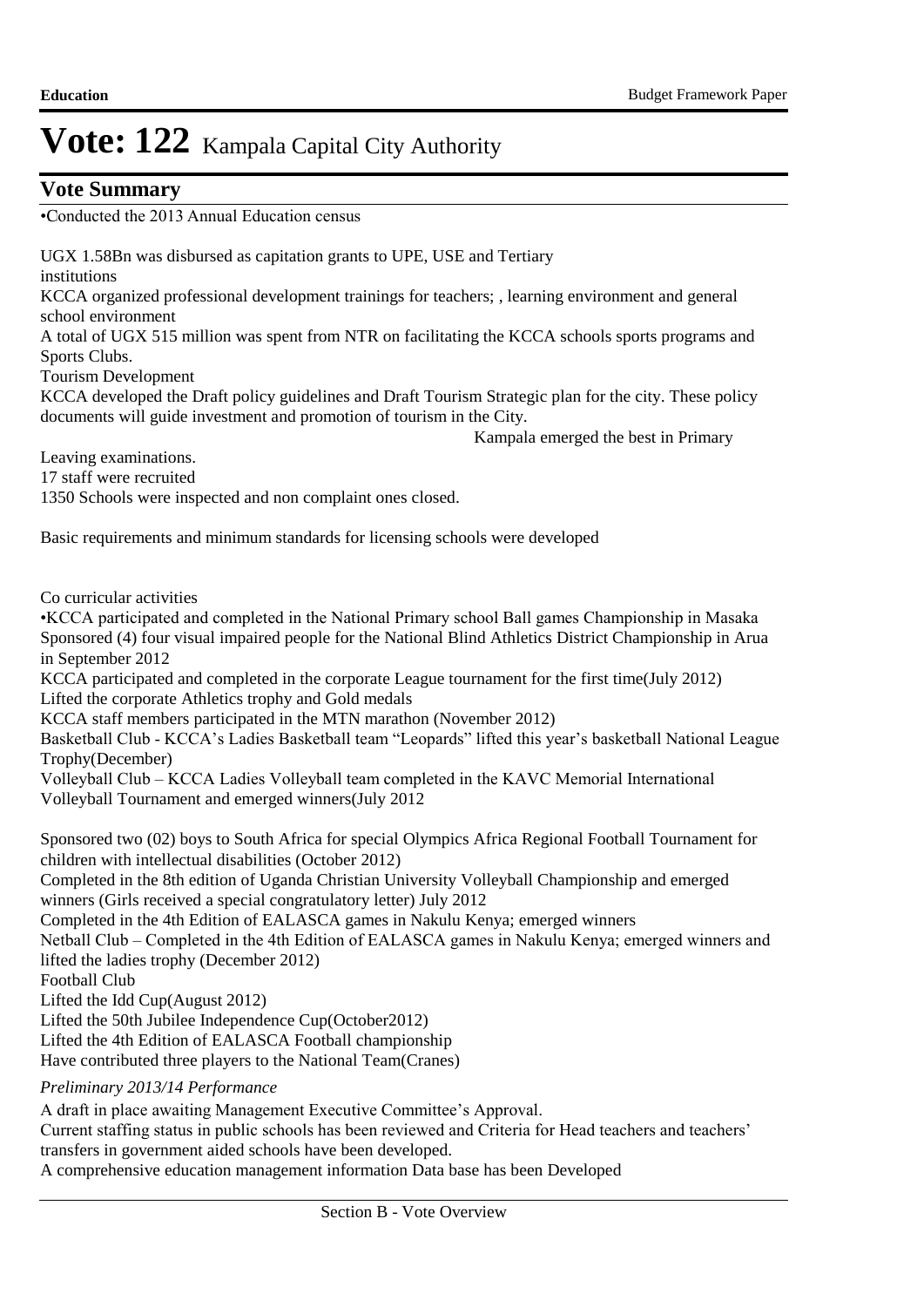## **Vote Summary**

23 Active learning centres for non formal education have been established while 35 instructors were registered during their last face to face training session at Kibuli Core PTC.

Concepts to promote the library and residing culture, these are; Nelson Mandela Children's reading tent, Elearning centres in primary schools, Library Member and Business Centre and Received a donation of 10 computers, Furniture and wireless Internet connectivity for a period of 1year have been developed

Forty One (41) Million shilling from Tourism Stakeholders for Kampala City Festival 2013 including:<br>Imperial Group of Hotel -25,000,000; Cassia Lodge - 5,000,000, Uganda Wildlife Authority Imperial Group of Hotel -25,000,000; Cassia Lodge -5,000,000 and UWEC -6,000,000 have been developed

Three (3) Tourism Sensitisation meeting were held for Public and Private Head teachers and Proprietors on the strategy of Tourism as a form of learning in schools

Two proposals for tourism development and visibility were prepared and submitted to Physical Planning Directorate; these are; Tourism Information Centre, City Tourism Bus proposal and the Conference, Exhibition and Entrainment centre

Completed and submitted an MOU with Wavah Books for Tourist Guide publications

Participated in the organisation, panel of discussion and other activities to sensitise about tourism and events in three festivals i.e. National Youth Festival, Uganda Film Festival and Bayimba International Festival

Served 1,236 patrons of which 901were males and 335 were females. The children library served 52 children and 50 guests

302 schools were inspected for compliance to BRMS Primary/ Secondary

25 Schools inspected, and a mong other things, Teaching and Learning was monitored.. 8 Public Sec. Schools were inspected, and most of them are challenged by the management of Solid waste. Primary leaving Mock examinations and Primary six examinations were conducted, while 26,332 candidates were registered for primary leaving examinations.

Meetings for stakeholers were organised and conducted, these include; private and public schools were in all divisions for beginning of third term; Foundation Bodies to secure Land Tittles were held, Head Teachers about City Festival were conducted.

Secondary School Head teachers were sensitised on the forth- coming Lower Secondary School Curriculum. 13 Secondary Schools participated in Ball Games up to District and National Level, while one School represented the Authority at National Level.

224 files have been processed for Licensing

All supervisors and officers trained on monitoring Learning achievements and Learner cantered Pedagogical approaches

Ball games completions and music festivals were held from Schools to national competitions.

Competed in the Zone V championships in Bujumbura being the 3rd in ladies.

Currently the second on the national basketball league table.

Participating in the National Netball league including a game played in Mbarara.

Participated in the KAVC memorial tournament with ladies being the third.

National championships in Mbale where ladies came third and men came fifth.

Participating in the National league where the ladies team are the 3rd on the table and men the second in Serie B.

Transport allowances for June and July paid, outstanding being August and September. Monthly retainer not paid.

1367 teachers were paid salaries in July while 1353 teachers were paid for each of the month of August and September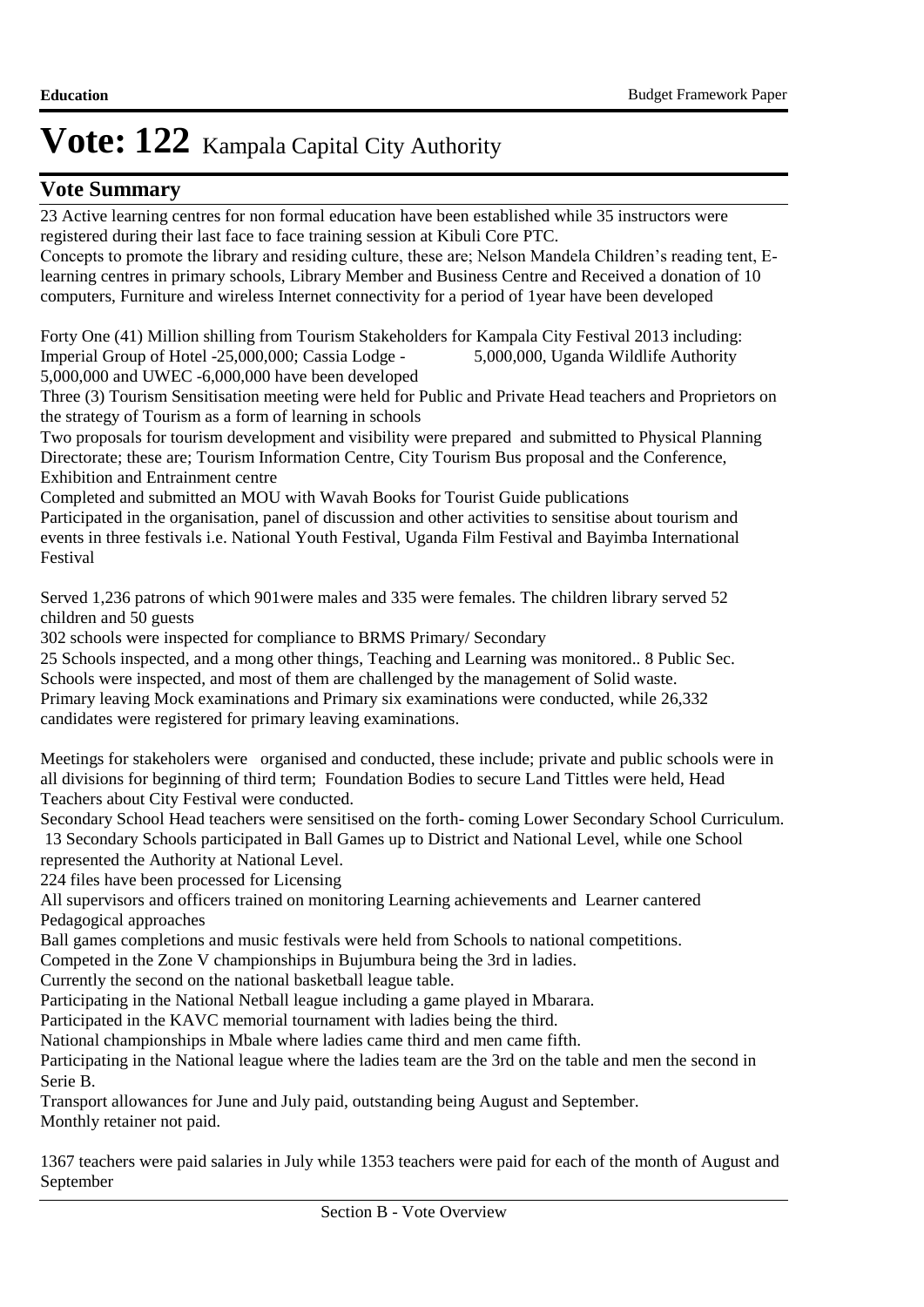## **Vote Summary**

1544 teachers were paid salaries in July and 1538 teacher were paid in each of month of August and September.

140, 139 and 157 staff were paid salary in the month of July, August and September respectively Construction of staff quarters at Kawempe Church of Uganda is at 60% Construction of Kansanga Seed Senior Secondary school is at 45%

Renovation of classroom block at Kisugu C/U primary school is at 60%

# **Table V2.1: Past and 201/12 Key Vote Outputs\***

| <i>Vote, Vote Function</i><br><b>Key Output</b>     | <b>Approved Budget and</b><br><b>Planned outputs</b> |       | 2013/14<br><b>Spending and Outputs</b><br><b>Achieved by End Dec</b> |       | 2014/15<br><b>Proposed Budget and</b><br><b>Planned Outputs</b>                                                                                |            |
|-----------------------------------------------------|------------------------------------------------------|-------|----------------------------------------------------------------------|-------|------------------------------------------------------------------------------------------------------------------------------------------------|------------|
| Vote: 122 Kampala Capital City Authority            |                                                      |       |                                                                      |       |                                                                                                                                                |            |
| Vote Function: 0708 Education and Social Services   |                                                      |       |                                                                      |       |                                                                                                                                                |            |
| Output: 070802                                      | <b>School Inspection</b>                             |       |                                                                      |       |                                                                                                                                                |            |
| Description of Outputs:                             |                                                      |       | 1,000 Primary schools inspected; 327 schools were inspected          |       | <b>700 Primary schools</b><br>inspected                                                                                                        |            |
|                                                     | 300 secondary schools inspected.                     |       |                                                                      |       | secondary schools inspected                                                                                                                    | <b>100</b> |
| Performance Indicators:                             |                                                      |       |                                                                      |       |                                                                                                                                                |            |
| Number of secondary<br>schools inspected            | 300                                                  |       | 25                                                                   |       | 100                                                                                                                                            |            |
| Number of primary schools<br>inspected              | 1,000                                                |       | 302                                                                  |       | 700                                                                                                                                            |            |
|                                                     | Output Cost: UShs Bn:                                | 0.181 | UShs Bn:                                                             | 0.004 | <b>UShs Bn:</b>                                                                                                                                | 0.181      |
| Output: 070804                                      | <b>Sports Development</b>                            |       |                                                                      |       |                                                                                                                                                |            |
| Description of Outputs:                             | No funds for text books<br>provision                 |       | No funds for text books<br>provision                                 |       | <b>Community Sports development</b><br>in the 5 Divisions.KCCA<br>Affliated sports clubs faciltation<br>and KCCA Football club<br>maintenance. |            |
| Performance Indicators:                             |                                                      |       |                                                                      |       |                                                                                                                                                |            |
| Number of textbooks<br>distributed (Primary)        | $\boldsymbol{0}$                                     |       | $\boldsymbol{0}$                                                     |       | $\overline{0}$                                                                                                                                 |            |
|                                                     | Output Cost: UShs Bn:                                | 1.050 | $UShs Bn$ :                                                          | 0.000 | <b>UShs Bn:</b>                                                                                                                                | 1.050      |
| Output: 070851                                      | <b>Primary education services</b>                    |       |                                                                      |       |                                                                                                                                                |            |
| Description of Outputs:                             | Better performance in primary<br>schools             |       | On average 1540 qualified                                            |       | increase in the number of<br>teachers were in primary schools primary school enrollment.                                                       |            |
| Performance Indicators:                             |                                                      |       |                                                                      |       |                                                                                                                                                |            |
| Pass rate of students<br>(Primary)                  | 80                                                   |       |                                                                      |       | 80                                                                                                                                             |            |
| Number of qualified<br>teachers retrained (Primary) | 2,862                                                |       | 1,544                                                                |       | 1560                                                                                                                                           |            |
|                                                     | Output Cost: UShs Bn:                                | 0.435 | UShs Bn:                                                             | 0.145 | <b>UShs Bn:</b>                                                                                                                                | 0.435      |
| Output: 070852                                      | <b>Secondary education services</b>                  |       |                                                                      |       |                                                                                                                                                |            |
| Description of Outputs:                             | Better performance in<br>secondary schools           |       | $N\setminus A$                                                       |       | <b>Improved number of secondary</b><br>enrollment                                                                                              |            |
| Performance Indicators:                             |                                                      |       |                                                                      |       |                                                                                                                                                |            |
| Pass rate of students<br>(Secondary)                |                                                      |       |                                                                      |       | $\overline{\mathbf{0}}$                                                                                                                        |            |
|                                                     | Output Cost: UShs Bn:                                | 2.424 | UShs Bn:                                                             | 0.808 | <b>UShs Bn:</b>                                                                                                                                | 2.424      |
| Output: 070853                                      | <b>Tertiary education services</b>                   |       |                                                                      |       |                                                                                                                                                |            |
| Description of Outputs:                             | N/A                                                  |       | N/A                                                                  |       | Increased number of tertiary<br>school enrollement.                                                                                            |            |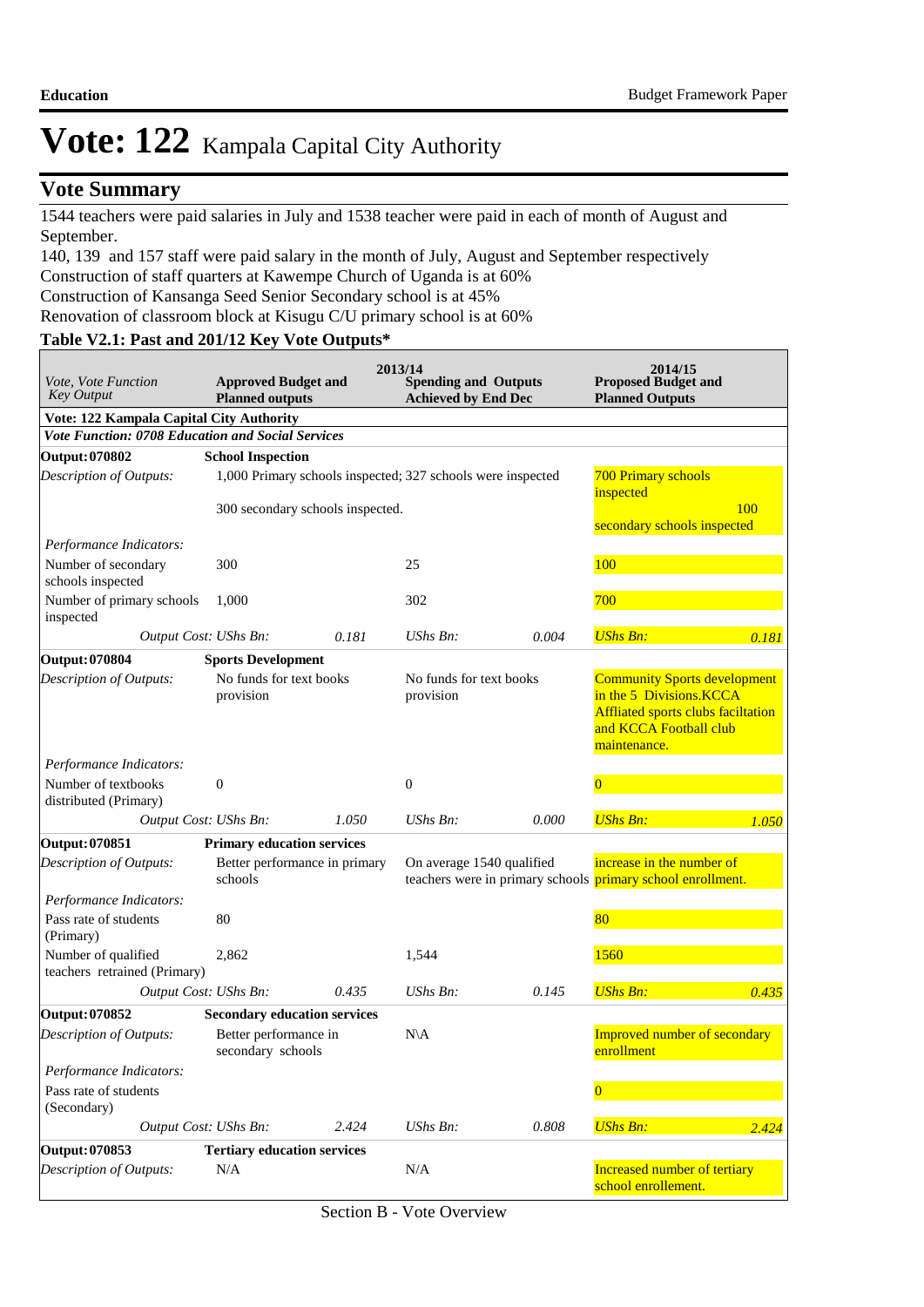## **Vote Summary**

| Vote, Vote Function<br><b>Key Output</b>                                                      | <b>Approved Budget and</b><br><b>Planned outputs</b> |                                                 | 2013/14<br><b>Spending and Outputs</b><br><b>Achieved by End Dec</b> |                                                                                 | 2014/15<br><b>Proposed Budget and</b><br><b>Planned Outputs</b> |        |
|-----------------------------------------------------------------------------------------------|------------------------------------------------------|-------------------------------------------------|----------------------------------------------------------------------|---------------------------------------------------------------------------------|-----------------------------------------------------------------|--------|
| Output Cost: UShs Bn:                                                                         |                                                      | 0.013                                           | $UShs Bn$ :                                                          | 0.004                                                                           | <b>UShs Bn:</b>                                                 | 0.013  |
| <b>Output: 070880</b>                                                                         |                                                      | Primary education infrastructure construction   |                                                                      |                                                                                 |                                                                 |        |
| Description of Outputs:                                                                       | Better learning environment                          |                                                 | done at 60%                                                          | Construction of staff quarters at<br>Kawempe Church of Uganda                   | <b>Average construction status in</b><br>different schools.     |        |
|                                                                                               |                                                      |                                                 | done at 60%.                                                         | Renovation of classroom block<br>at Kisugu C/U primary school                   |                                                                 |        |
| Performance Indicators:                                                                       |                                                      |                                                 |                                                                      |                                                                                 |                                                                 |        |
| Status of construction of<br>toilet facilities in schools                                     | 40                                                   |                                                 | $\boldsymbol{0}$                                                     |                                                                                 | 100                                                             |        |
| Status of construction of<br>other school<br>structures(teachers' houses,<br>libraries, labs) | 40                                                   |                                                 | 60                                                                   |                                                                                 | 100                                                             |        |
| Status of construction of<br>classrooms in primary                                            | 40                                                   |                                                 | 60                                                                   |                                                                                 | 100                                                             |        |
| Output Cost: UShs Bn:                                                                         |                                                      | 1.563                                           | UShs Bn:                                                             | 0.209                                                                           | <b>UShs Bn:</b>                                                 | 1.563  |
| Output: 070881                                                                                |                                                      | Secondary education infrastructure construction |                                                                      |                                                                                 |                                                                 |        |
| Description of Outputs:                                                                       | infrastrucure construction.                          | No funds for secondary school                   | at 45%.<br>funds were provided for<br>Housing and toilets.           | Construction of Kansanga Seed<br>Senior Secondary school done<br>N <sub>0</sub> | <b>Average construction status in</b><br>kasanga Seed School.   |        |
| Performance Indicators:                                                                       |                                                      |                                                 |                                                                      |                                                                                 |                                                                 |        |
| Status of construction of<br>toilet facilities in schools                                     | $\overline{0}$                                       |                                                 | $\overline{0}$                                                       |                                                                                 | 100                                                             |        |
| Status of construction of<br>classrooms in secondary<br>schools                               | $\boldsymbol{0}$                                     |                                                 | 45                                                                   |                                                                                 | 100                                                             |        |
| Status of construction of<br>other school<br>structures(teachers' houses,<br>libraries, labs) | $\mathbf{0}$                                         |                                                 | $\boldsymbol{0}$                                                     |                                                                                 | 100                                                             |        |
| Output Cost: UShs Bn:                                                                         |                                                      | 0.742                                           | UShs Bn:                                                             | 0.045                                                                           | <b>UShs Bn:</b>                                                 | 0.742  |
| <b>Vote Function Cost</b>                                                                     | <b>UShs Bn:</b>                                      |                                                 | 27.758 UShs Bn:                                                      |                                                                                 | 14.727 UShs Bn:                                                 | 27.758 |
| <b>Cost of Vote Services:</b>                                                                 | $UShs Bn$ :                                          |                                                 | 27.758 UShs Bn:                                                      |                                                                                 | 14.727 UShs Bn:                                                 | 27.758 |

*\* Excluding Taxes and Arrears*

#### *2014/15 Planned Outputs*

*Vote Function Key Output* 

Education sector strategy and Investment Programme developed

Enhanced and increased equitable access to education and training opportunities to all.

Library services in schools and communities promoted

Tourism promoted in the City (25million)

Quality of learning and training enhanced in all the education institutions;

Games and sports promoted in the city

Sports and games facilities developed in the city

### **Table V2.2: Past and Medum Term Key Vote Output Indicators\***

**MTEF Projections 2013/14**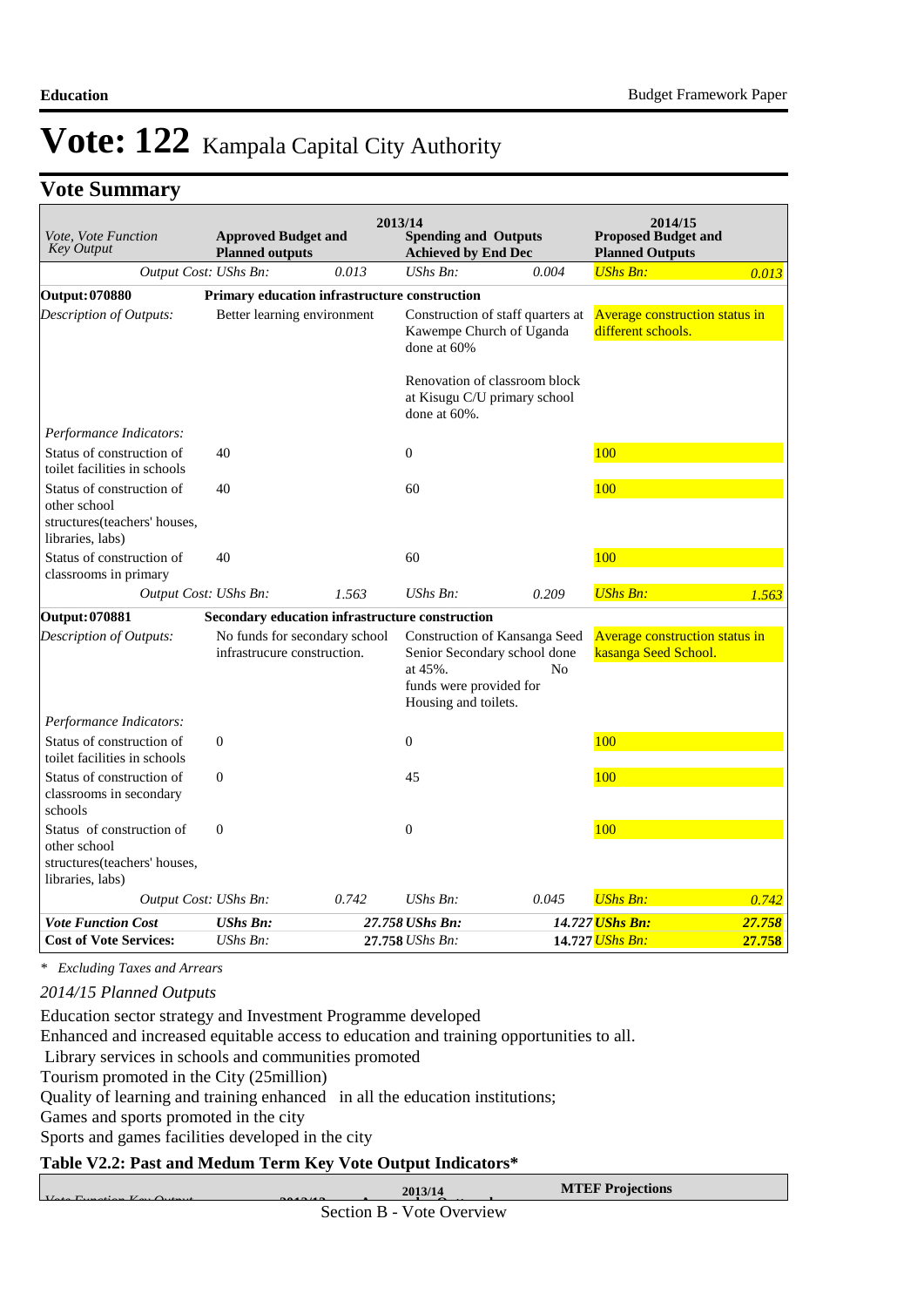## **Vote Summary**

| vote runction Key Output<br><b>Indicators and Costs:</b>                                               | 2012/15 | <b>Approved Uutturn by</b> |                  | 2014/15        | 2015/16 | 2016/17 |
|--------------------------------------------------------------------------------------------------------|---------|----------------------------|------------------|----------------|---------|---------|
|                                                                                                        | Outturn | Plan                       | <b>End Dec</b>   |                |         |         |
| Vote: 122 Kampala Capital City Authority<br>Vote Function:0708 Education and Social Services           |         |                            |                  |                |         |         |
| Number of primary schools inspected                                                                    |         | 1,000                      | 302              | 700            |         |         |
| Number of secondary schools                                                                            |         | 300                        | 25               | 100            |         |         |
| inspected                                                                                              |         |                            |                  |                |         |         |
| Number of textbooks distributed<br>(Primary)                                                           |         | $\mathbf{0}$               | $\boldsymbol{0}$ | $\overline{0}$ |         |         |
| Number of textbooks distributed<br>(Secondary)                                                         |         | $\boldsymbol{0}$           | $\boldsymbol{0}$ | $\overline{0}$ |         |         |
| Number of qualified teachers<br>retrained (Primary)                                                    |         | 2,862                      | 1,544            | 1560           |         |         |
| Pass rate of students (Primary)                                                                        |         | 80                         |                  | 80             |         |         |
| Pass rate of students (Secondary)                                                                      |         |                            |                  | $\overline{0}$ |         |         |
| Status of construction of classrooms<br>in primary schools                                             |         | 40                         | 60               | 100            |         |         |
| Status of construction of other<br>school structures(teachers' houses,<br>libraries, labs)             |         | 40                         | 60               | 100            |         |         |
| Status of construction of toilet<br>facilities in schools                                              |         | 40                         | $\boldsymbol{0}$ | 100            |         |         |
| Status of construction of other<br>school structures(teachers' houses,<br>libraries, labs)             |         | $\mathbf{0}$               | $\vert 0 \vert$  | 100            |         |         |
| Status of construction of classrooms<br>in secondary schools                                           |         | $\mathbf{0}$               | 45               | 100            |         |         |
| Status of construction of toilet<br>facilities in schools                                              |         | $\mathbf{0}$               | $\boldsymbol{0}$ | 100            |         |         |
| Status of rehabilitation of classrooms<br>in primary schools                                           |         | 40                         | $\boldsymbol{0}$ | 80             | 100     |         |
| Status of rehabilitation of other<br>school structures(teachers' houses,<br>libraries, lab's)          |         | 40                         | $\boldsymbol{0}$ | 80             | 100     |         |
| Status of rehabilitation of toilet<br>facilities in schools                                            |         | $\boldsymbol{0}$           | $\boldsymbol{0}$ | 80             | 100     |         |
| Status of rehabilitation of toilet<br>facilities in secondary schools                                  |         | $\boldsymbol{0}$           | 0                | $\overline{0}$ |         |         |
| Status of rehabilitation of classrooms<br>in secondary schools                                         |         | $\boldsymbol{0}$           | $\mathbf{0}$     | $\mathbf{0}$   |         |         |
| Status of rehabilitation of other<br>secondary school structures(teachers'<br>houses, libraries, labs) |         | $\boldsymbol{0}$           | $\vert 0 \vert$  | $\overline{0}$ |         |         |
| <b>Vote Function Cost (UShs bn)</b>                                                                    | 21.139  | 27.758                     | 14.727           | 27.758         |         | 30.119  |
| <b>Cost of Vote Services (UShs Bn)</b>                                                                 | 21.139  | 27.758                     | 14.727           | 27.758         |         | 30.119  |

## *Medium Term Plans*

### KEY FOCUS AREAS

• Improve teaching and learning outcomes

• Improve and school education infrastructure,

Promote tourism in the city

• Conduct School mapping exercise

• Improve management and governance in education institutions

• Purchase and secure school land for Kawempe and Central Divisions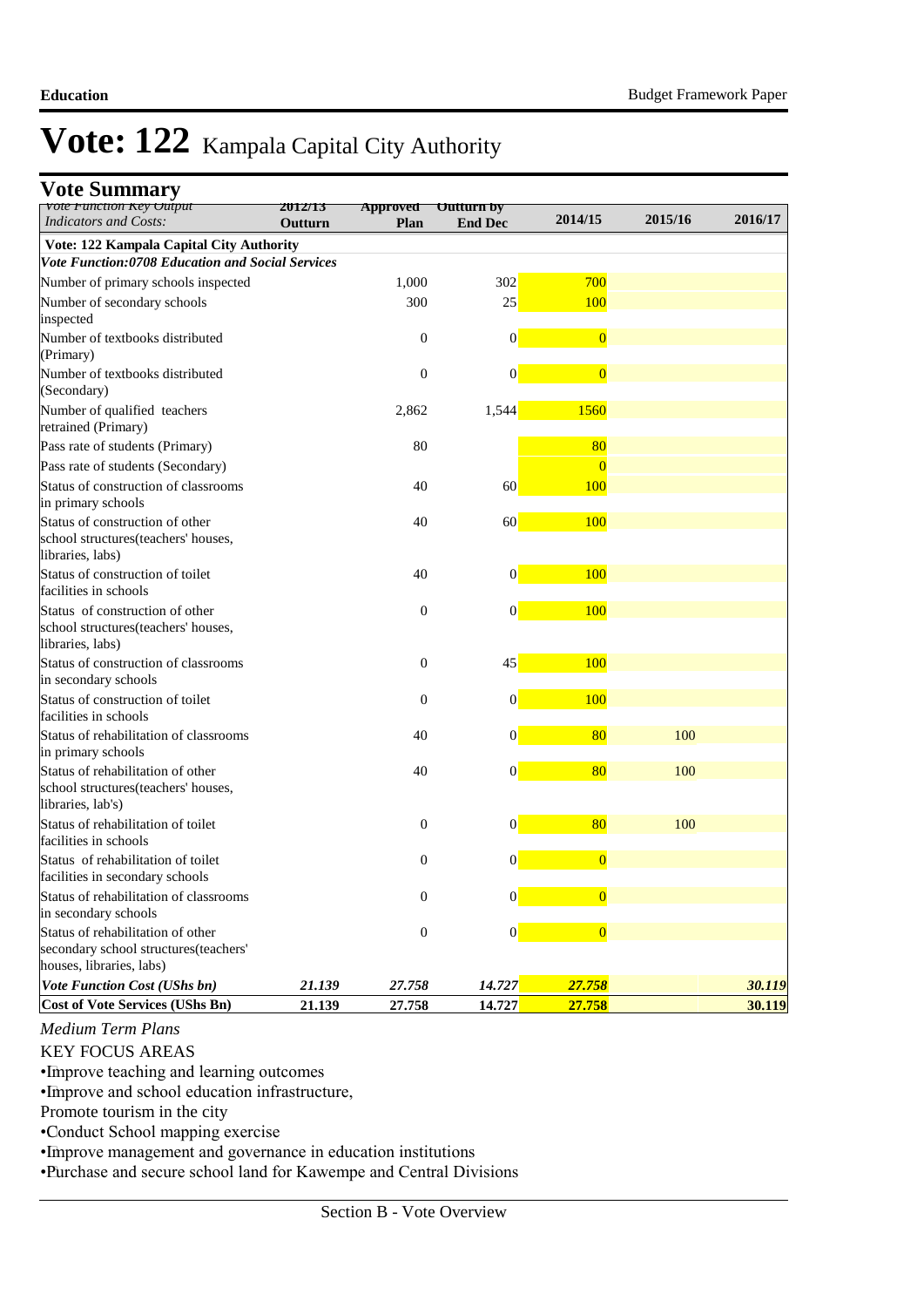## **Vote Summary**

• Expand and renovate Library facilities and services

• Conduct continuous professional development (CPD) for personnel. Construct five model schools in the five divisions of the city.

### **(ii) Efficiency of Vote Budget Allocations**

Develop a comprehensive education management information Data base .

Developing a Concepts to promote the library and residing culture, these are; Nelson Mandela Children's reading tent, E-learning centres in primary schools, Library Member and Business Centre and Received a donation of 10 computers, Furniture and wireless Internet connectivity for a period of 1year.

### **Table V2.3: Allocations to Key Sector and Service Delivery Outputs over the Medium Term**

|                                 | $(i)$ Allocation (Shs Bn) |  |                                 | $(ii)$ % Vote Budget |          |          |                                 |           |
|---------------------------------|---------------------------|--|---------------------------------|----------------------|----------|----------|---------------------------------|-----------|
| <b>Billion Uganda Shillings</b> |                           |  | 2013/14 2014/15 2015/16 2016/17 |                      |          |          | 2013/14 2014/15 2015/16 2016/17 |           |
| <b>Key Sector</b>               | 6.4                       |  | 6.3                             | 6.3                  | $23.1\%$ | $23.1\%$ | 22.9%                           | $-21.0\%$ |
| Service Delivery                | 6.4                       |  | 6.3                             | 6.3                  | $23.1\%$ | $23.1\%$ | 22.9%                           | $21.0\%$  |

N\A

#### **Table V2.4: Key Unit Costs of Services Provided and Services Funded (Shs '000)**

| <b>Unit Cost</b><br><b>Description</b>                                     | Actual<br>2012/13 | <b>Planned</b><br>2013/14 | <b>Actual</b><br>by Sept | <b>Proposed</b><br>2014/15 | <b>Costing Assumptions and Reasons for</b><br>any Changes and Variations from Plan |
|----------------------------------------------------------------------------|-------------------|---------------------------|--------------------------|----------------------------|------------------------------------------------------------------------------------|
| <i>Vote Function:0708 Education and Social Services</i><br>A desk purchase |                   |                           |                          |                            |                                                                                    |
| A classroom renovation                                                     |                   |                           |                          |                            |                                                                                    |
| A block of 4 units of<br>teachers flats                                    |                   |                           |                          |                            |                                                                                    |
| A block Of 10 stance<br>toilets                                            |                   |                           |                          |                            |                                                                                    |

### **(iii) Vote Investment Plans**

KCCA anticipates to allocate UGX. 2.3Bn on construction of school infrastructure in 2013\14 and 2014\15 while UGX. 2.43Bn will be spent in 2015\16.

#### **Table V2.5: Allocations to Capital Investment over the Medium Term**

|                                           | $(i)$ Allocation (Shs Bn) |             |                         |             | $(ii)$ % Vote Budget |               |                                 |           |
|-------------------------------------------|---------------------------|-------------|-------------------------|-------------|----------------------|---------------|---------------------------------|-----------|
| <b>Billion Uganda Shillings</b>           | 2013/14                   |             | 2014/15 2015/16 2016/17 |             |                      |               | 2013/14 2014/15 2015/16 2016/17 |           |
| Consumption Expendture (Outputs Provided) | 20.0                      | <b>20.0</b> | 22.4                    | 24.9        | 71.9%                | <b>71.9%</b>  | 81.1%                           | 82.7%     |
| Grants and Subsidies (Outputs Funded)     | 5.5                       | 5.5         | 2.3                     | 2.3         | 19.8%                | 19.8%         | $8.4\%$                         | $7.7\%$   |
| Investment (Capital Purchases)            | 2.3                       | 2.3         | 2.9                     | 2.9         | 8.3%                 | 8.3%          | 10.5%                           | 9.6%      |
| <b>Grand Total</b>                        | 27.8                      | 27.8        | 27.6                    | <b>30.1</b> | $100.0\%$            | <b>100.0%</b> | $100.0\%$                       | $100.0\%$ |

KCCA will spent UGX. 2.3Bn in provision of school infrastructure from the SFG and LGMSD programme. UGX. 0.743 will be spent on secondary school infrastructure while the rest of the funds will go to primary schools infrastructure.School infrastructure to be provided includes, classrooms, teachers' houses and school furniture.

#### **Table V2.6: Major Capital Investments**

| <b>Project, Programme</b>        | 2013/14                                | 2014/15                           |                               |
|----------------------------------|----------------------------------------|-----------------------------------|-------------------------------|
| <b>Vote Function Output</b>      | <b>Proposed Budget, Planned</b>        |                                   |                               |
| <b>UShs Thousand</b>             | <b>Outputs (Quantity and Location)</b> |                                   |                               |
| Project 0115 LGMSD (former LGDP) |                                        |                                   |                               |
| 070880 Primary education         | Primary school teachers houses         | Construction of staff quarters at | Primary schools provided with |
| infrastructure                   | constructed                            | Kawempe Church of Uganda is       | infrastructure                |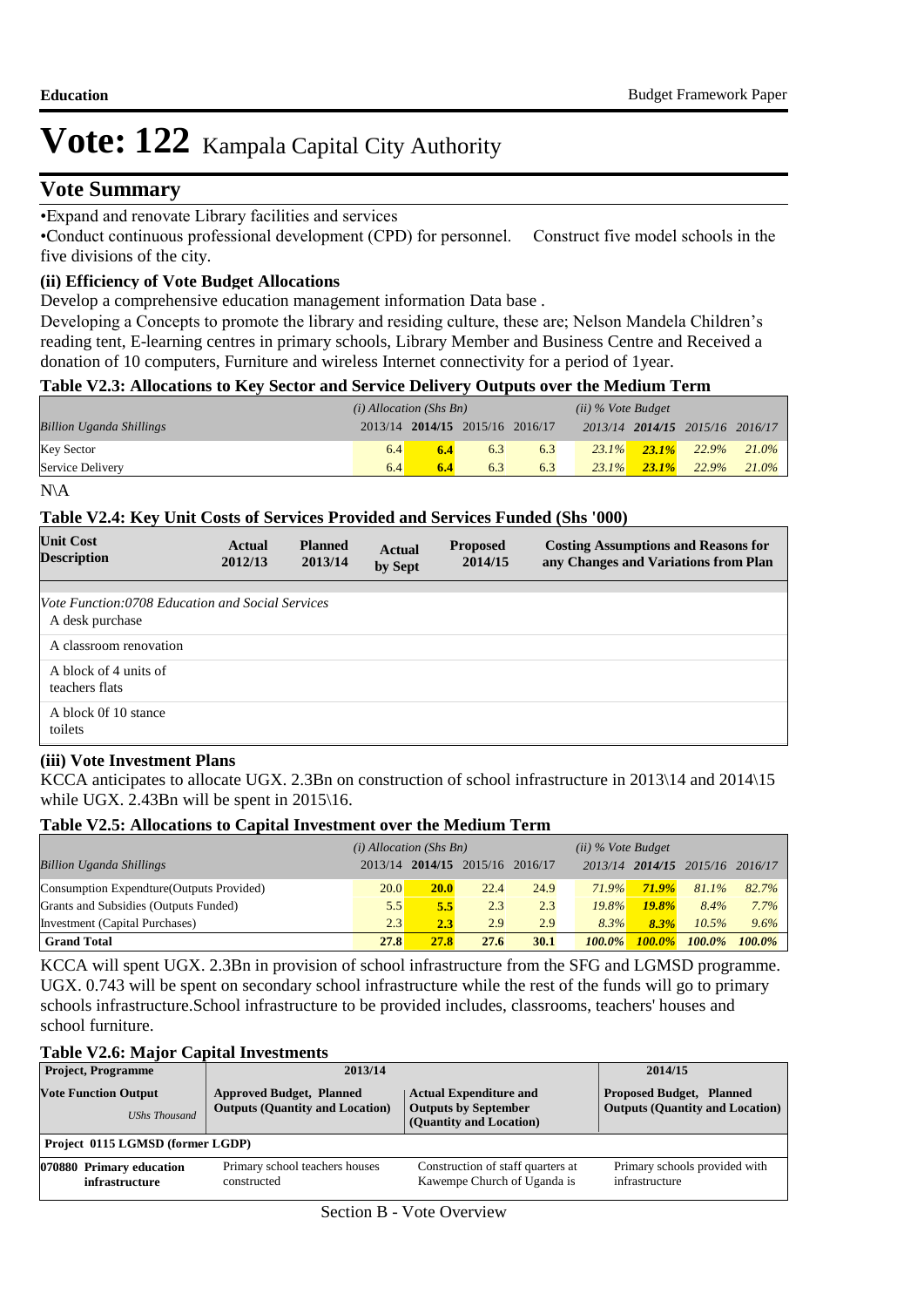|  | <b>Vote Summary</b> |  |
|--|---------------------|--|
|--|---------------------|--|

| <b>Project, Programme</b> |                                                            | 2013/14                                                                   |                                                                                         | 2014/15                                                            |
|---------------------------|------------------------------------------------------------|---------------------------------------------------------------------------|-----------------------------------------------------------------------------------------|--------------------------------------------------------------------|
|                           | <b>Vote Function Output</b><br><b>UShs Thousand</b>        | <b>Approved Budget, Planned</b><br><b>Outputs (Quantity and Location)</b> | <b>Actual Expenditure and</b><br><b>Outputs by September</b><br>(Quantity and Location) | Proposed Budget, Planned<br><b>Outputs (Quantity and Location)</b> |
| construction              |                                                            | Classrooms renovated                                                      | at 60%                                                                                  |                                                                    |
|                           |                                                            | Toilet stances constructed                                                |                                                                                         |                                                                    |
|                           |                                                            | 10 Primary school provided<br>with lighting conductors                    |                                                                                         |                                                                    |
|                           | <b>Total</b>                                               | 1,000,000                                                                 | 190,684                                                                                 | 1,000,000                                                          |
|                           | <b>GoU</b> Development                                     | 1,000,000                                                                 | 190,684                                                                                 | 1,000,000                                                          |
|                           | <b>External Financing</b>                                  | 0                                                                         | 0                                                                                       | 0                                                                  |
|                           | 070880 Primary education<br>infrastructure                 | Primary school teachers houses<br>constructed                             | Construction of staff quarters at<br>Kawempe Church of Uganda is                        | Primary schools provided with<br>infrastructure                    |
|                           | construction                                               | Classrooms renovated                                                      | at 60%                                                                                  |                                                                    |
|                           |                                                            | Toilet stances constructed                                                |                                                                                         |                                                                    |
|                           |                                                            | 10 Primary school provided<br>with lighting conductors                    |                                                                                         |                                                                    |
|                           | <b>Total</b>                                               | 1,000,000                                                                 | 190,684                                                                                 | 1,000,000                                                          |
|                           | <b>GoU</b> Development                                     | 1,000,000                                                                 | 190,684                                                                                 | 1,000,000                                                          |
|                           | <b>External Financing</b>                                  | 0                                                                         | $\theta$                                                                                | 0                                                                  |
|                           | 070880 Primary education<br>infrastructure<br>construction | Primary school teachers houses<br>constructed                             | Construction of staff quarters at<br>Kawempe Church of Uganda is<br>at 60%              | Primary schools provided with<br>infrastructure                    |
|                           |                                                            | Classrooms renovated                                                      |                                                                                         |                                                                    |
|                           |                                                            | Toilet stances constructed                                                |                                                                                         |                                                                    |
|                           |                                                            | 10 Primary school provided<br>with lighting conductors                    |                                                                                         |                                                                    |
|                           | <b>Total</b>                                               | 1,000,000                                                                 | 190,684                                                                                 | 1,000,000                                                          |
|                           | <b>GoU</b> Development                                     | 1,000,000                                                                 | 190,684                                                                                 | 1,000,000                                                          |
|                           | <b>External Financing</b>                                  | 0                                                                         | $\theta$                                                                                | 0                                                                  |
|                           | 070880 Primary education<br>infrastructure                 | Primary school teachers houses<br>constructed                             | Construction of staff quarters at<br>Kawempe Church of Uganda is                        | Primary schools provided with<br>infrastructure                    |
|                           | construction                                               | Classrooms renovated                                                      | at $60%$                                                                                |                                                                    |
|                           |                                                            | Toilet stances constructed                                                |                                                                                         |                                                                    |
|                           |                                                            | 10 Primary school provided<br>with lighting conductors                    |                                                                                         |                                                                    |
|                           | <b>Total</b>                                               | 1,000,000                                                                 | 190,684                                                                                 | 1,000,000                                                          |
|                           | <b>GoU</b> Development                                     | 1,000,000                                                                 | 190,684                                                                                 | 1,000,000                                                          |
|                           | <b>External Financing</b>                                  | 0                                                                         | $\theta$                                                                                | 0                                                                  |
|                           | <b>Project 0423 Schools' Facilities Grant</b>              |                                                                           |                                                                                         |                                                                    |
|                           | 070880 Primary education                                   | School infrastructure provided                                            | Renovation of classroom block                                                           | Primary schools provided with                                      |
|                           | infrastructure<br>construction                             |                                                                           | at Kisugu C/U primary school is<br>at 60%.                                              | infrastructure                                                     |
|                           | <b>Total</b>                                               | 563,000                                                                   | 17,966                                                                                  | 563,000                                                            |
|                           | <b>GoU</b> Development                                     | 563,000                                                                   | 17,966                                                                                  | 563,000                                                            |
|                           |                                                            |                                                                           |                                                                                         |                                                                    |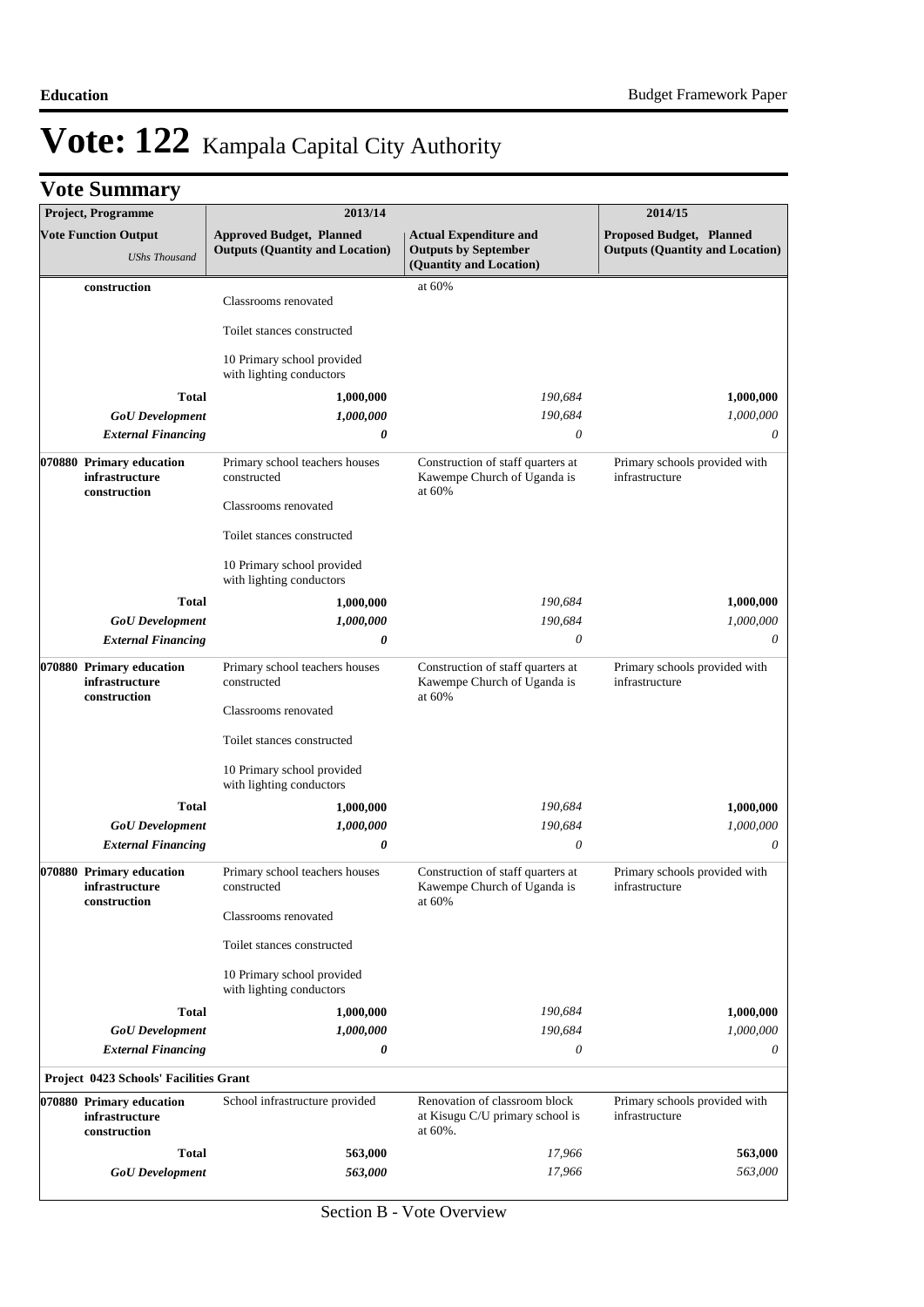## **Vote Summary**

|                                                     | <b>Project, Programme</b>                                    | 2013/14                                                                   |                                                                                         | 2014/15                                                                   |
|-----------------------------------------------------|--------------------------------------------------------------|---------------------------------------------------------------------------|-----------------------------------------------------------------------------------------|---------------------------------------------------------------------------|
| <b>Vote Function Output</b><br><b>UShs Thousand</b> |                                                              | <b>Approved Budget, Planned</b><br><b>Outputs (Quantity and Location)</b> | <b>Actual Expenditure and</b><br><b>Outputs by September</b><br>(Quantity and Location) | <b>Proposed Budget, Planned</b><br><b>Outputs (Quantity and Location)</b> |
|                                                     | <b>External Financing</b>                                    |                                                                           | 0<br>0                                                                                  | $\theta$                                                                  |
| 070881                                              | <b>Secondary education</b><br>infrastructure<br>construction | School infrastructure<br>constructed.                                     | Construction of Kansanga seed<br>school is in progress.                                 | Secondary schools provided<br>with infrastructure                         |
|                                                     | Total                                                        | 741,642                                                                   | 44,892                                                                                  | 741,642                                                                   |
|                                                     | <b>GoU</b> Development                                       | 741,642                                                                   | 44.892                                                                                  | 741.642                                                                   |
|                                                     | <b>External Financing</b>                                    |                                                                           | 0<br>0                                                                                  | $\theta$                                                                  |

**(iv) Vote Actions to improve Priority Sector Outomes** N\A

## **Table V2.7: Priority Vote Actions to Improve Sector Performance**

# *V3 Proposed Budget Allocations for 2014/15 and the Medium Term*

*This section sets out the proposed vote budget allocations for 2014/15 and the medium term, including major areas of expenditures and any notable changes in allocations.* 

#### **Table V3.1: Past Outturns and Medium Term Projections by Vote Function\***

|                                          |                           |                        | 2013/14                            | <b>MTEF Budget Projections</b> |         |         |
|------------------------------------------|---------------------------|------------------------|------------------------------------|--------------------------------|---------|---------|
|                                          | 2012/13<br><b>Outturn</b> | Appr.<br><b>Budget</b> | <b>Spent by</b><br><b>End Sept</b> | 2014/15                        | 2015/16 | 2016/17 |
| Vote: 122 Kampala Capital City Authority |                           |                        |                                    |                                |         |         |
| 0708 Education and Social Services       | 21.139                    | 27.758                 | 5.158                              | 27.758                         | 27.626  | 30.119  |
| <b>Total for Vote:</b>                   | 21.139                    | 27.758                 | 5.158                              | 27.758                         | 27.626  | 30.119  |

### **(i) The Total Budget over the Medium Term**

In the medium term KCCA expects to recieve UGX. 26.7Bn, 26.3Bn and 28.7Bn in 2014/15, 2015/16 and 2016/17

### **(ii) The major expenditure allocations in the Vote for 2014/15**

In the medium term 2014\15 to 2016\17 the biggest spending will be 18.711bns to pay teachers salaries in primary, secondary and tertiary institutions. Universal secondary education capitation grant and UPEcapitation grant will consume and transfers to training Institutions - 5.567Bn. About UGX. 1Bn will be spent on sport, Games and extra curricular activities in schools. This expenditure will not vary very much annually in the medium term. Provision of school infrastructure, equipment and furniture will consume UGX. 2.3Bn.

### **(iii) The major planned changes in resource allocations within the Vote for 2014/15**

There are no major changes in resourse allocation due budgetary constraints

### **Table V3.2: Key Changes in Vote Resource Allocation**

## *V4: Vote Challenges for 2014/15 and the Medium Term*

Limited funding for other activities other than development. *This section sets out the major challenges the vote faces in 2014/15 and the medium term which the vote has been unable to address in its spending plans.*